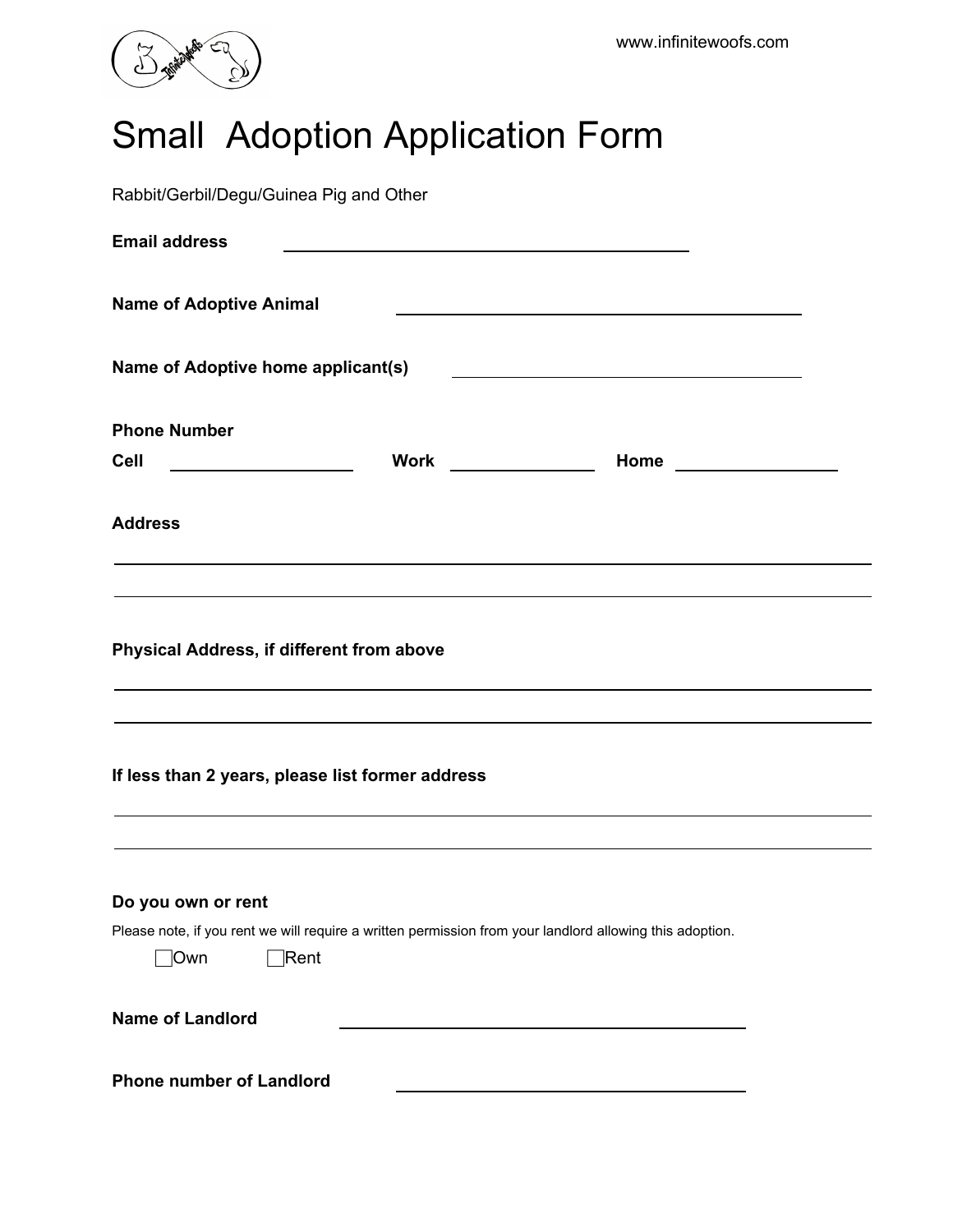| are allowed to house where you live?<br>$\Box$ No<br>$\bigcap$ Yes<br>If yes, what is the limit allowed?<br>Other members of your family living in adoptive home<br>Please include roommates, children, and ages.<br>Age of Potential Adopter(s)<br>26-35<br>18-25<br>36-45<br>46-55<br>$56+$<br>Is everyone in your household/family group equally enthusiastic about adopting this<br>animal?<br>Does anyone in your household/family have allergies/asthma<br>$\overline{\textsf{No}}$<br>Yes |
|--------------------------------------------------------------------------------------------------------------------------------------------------------------------------------------------------------------------------------------------------------------------------------------------------------------------------------------------------------------------------------------------------------------------------------------------------------------------------------------------------|
|                                                                                                                                                                                                                                                                                                                                                                                                                                                                                                  |
|                                                                                                                                                                                                                                                                                                                                                                                                                                                                                                  |
|                                                                                                                                                                                                                                                                                                                                                                                                                                                                                                  |
|                                                                                                                                                                                                                                                                                                                                                                                                                                                                                                  |
|                                                                                                                                                                                                                                                                                                                                                                                                                                                                                                  |
|                                                                                                                                                                                                                                                                                                                                                                                                                                                                                                  |
|                                                                                                                                                                                                                                                                                                                                                                                                                                                                                                  |
|                                                                                                                                                                                                                                                                                                                                                                                                                                                                                                  |
|                                                                                                                                                                                                                                                                                                                                                                                                                                                                                                  |
|                                                                                                                                                                                                                                                                                                                                                                                                                                                                                                  |
|                                                                                                                                                                                                                                                                                                                                                                                                                                                                                                  |
|                                                                                                                                                                                                                                                                                                                                                                                                                                                                                                  |
|                                                                                                                                                                                                                                                                                                                                                                                                                                                                                                  |
|                                                                                                                                                                                                                                                                                                                                                                                                                                                                                                  |
|                                                                                                                                                                                                                                                                                                                                                                                                                                                                                                  |
|                                                                                                                                                                                                                                                                                                                                                                                                                                                                                                  |
|                                                                                                                                                                                                                                                                                                                                                                                                                                                                                                  |
|                                                                                                                                                                                                                                                                                                                                                                                                                                                                                                  |
|                                                                                                                                                                                                                                                                                                                                                                                                                                                                                                  |
| If yes, please explain                                                                                                                                                                                                                                                                                                                                                                                                                                                                           |
|                                                                                                                                                                                                                                                                                                                                                                                                                                                                                                  |
|                                                                                                                                                                                                                                                                                                                                                                                                                                                                                                  |
|                                                                                                                                                                                                                                                                                                                                                                                                                                                                                                  |
| How did you hear about us?<br><u> 1989 - Johann Stoff, deutscher Stoffen und der Stoffen und der Stoffen und der Stoffen und der Stoffen und der</u>                                                                                                                                                                                                                                                                                                                                             |
|                                                                                                                                                                                                                                                                                                                                                                                                                                                                                                  |
| How long have you been thinking of adopting an animal? _________________________                                                                                                                                                                                                                                                                                                                                                                                                                 |
|                                                                                                                                                                                                                                                                                                                                                                                                                                                                                                  |
| Please describe the personality or characteristics you're looking for in a companion                                                                                                                                                                                                                                                                                                                                                                                                             |
| animal                                                                                                                                                                                                                                                                                                                                                                                                                                                                                           |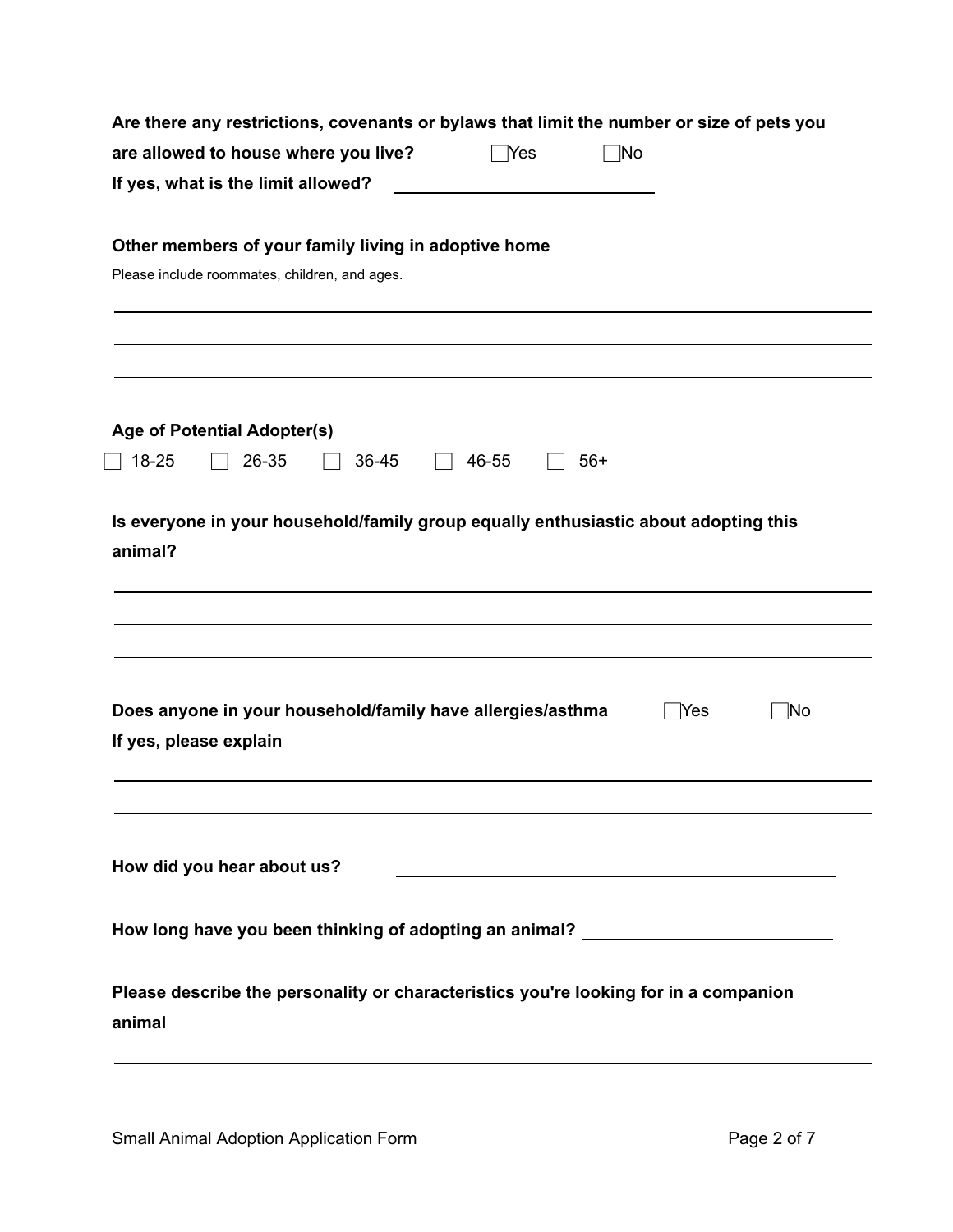**Why do you want to adopt this animal?**

| Are you adopting this pet to use for food?                                                       | Yes | ⊺No                      |
|--------------------------------------------------------------------------------------------------|-----|--------------------------|
| Do you have experience handling animals?                                                         | Yes | $\overline{\textsf{No}}$ |
| Have you had small pets before?                                                                  | Yes | $\overline{\textsf{No}}$ |
| Have you researched or are you experienced with small animal needs?<br>$\Box$ No<br>Yes          |     |                          |
| Please describe your thoughts about the most important responsibilities of owning this<br>animal |     |                          |
|                                                                                                  |     |                          |
| Please describe your home, include any important details                                         |     |                          |
| (House, townhouse, apartment, yard, environment, etc)                                            |     |                          |
|                                                                                                  |     |                          |
| Where will the animal be when you are not at home?                                               |     |                          |
|                                                                                                  |     |                          |
|                                                                                                  |     |                          |
| How many hours during an average day will the animal be left alone?                              |     |                          |
| Small Animal Adoption Application Form                                                           |     | Page 3 of 7              |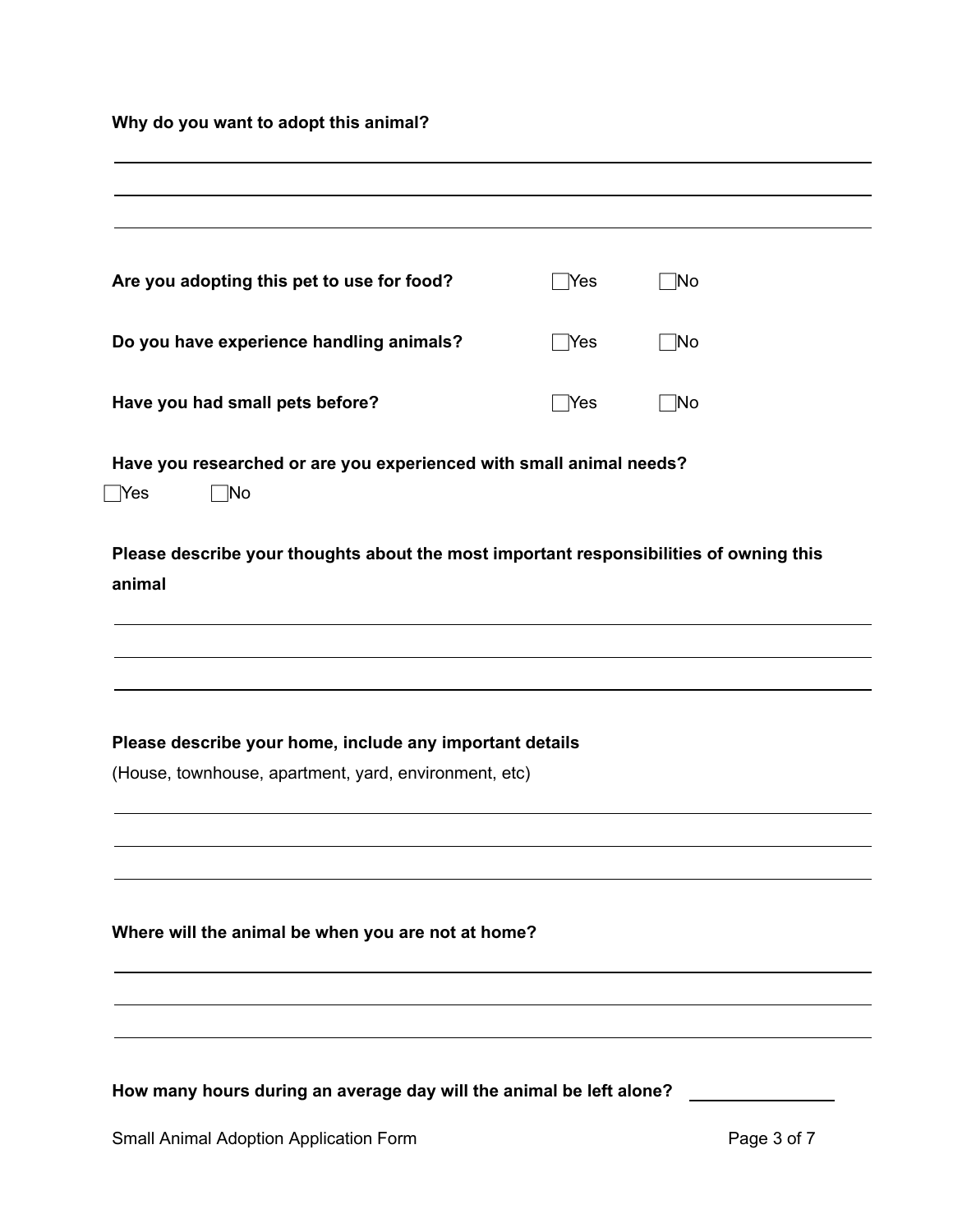| Who will care for your animal(s) while you are away?                                                                                                                                       |                                                    |
|--------------------------------------------------------------------------------------------------------------------------------------------------------------------------------------------|----------------------------------------------------|
| (Ex. when you are on vacation)<br><u> 1989 - Johann Stoff, deutscher Stoffen und der Stoffen und der Stoffen und der Stoffen und der Stoffen und der</u>                                   |                                                    |
| What will you do with the pet while you are at work?                                                                                                                                       | <u> 1980 - Johann Barbara, martxa amerikan per</u> |
| Where will the animal sleep?<br><u> 1989 - Johann Stoff, deutscher Stoffen und der Stoffen und der Stoffen und der Stoffen und der Stoffen und de</u>                                      |                                                    |
| If the animal is to be in a cage, is it sized appropriately for its comfort?                                                                                                               |                                                    |
| Small animals require daily exercise outside of a cage. Please describe your planned<br>exercise area                                                                                      |                                                    |
|                                                                                                                                                                                            |                                                    |
| Who is or will provide your veterinarian service?                                                                                                                                          |                                                    |
| Small Animal illness strikes quickly. Warning signs include changes in eating, drinking,<br>defecating, breathing or activity level. How would you respond to possible health<br>concerns? |                                                    |
|                                                                                                                                                                                            |                                                    |
| Did you know many small animals teeth and nails grow life-long and need to be checked<br>regularly?                                                                                        |                                                    |
| G.E.N.T.L is an acronym which describes the physical needs of small animals. Please                                                                                                        |                                                    |
| describe your plan to maintain each area.                                                                                                                                                  |                                                    |
| (ex. regular vet checks, trimming, looking over, etc)<br>Glands                                                                                                                            |                                                    |
| Small Animal Adoption Application Form                                                                                                                                                     | Page 4 of 7                                        |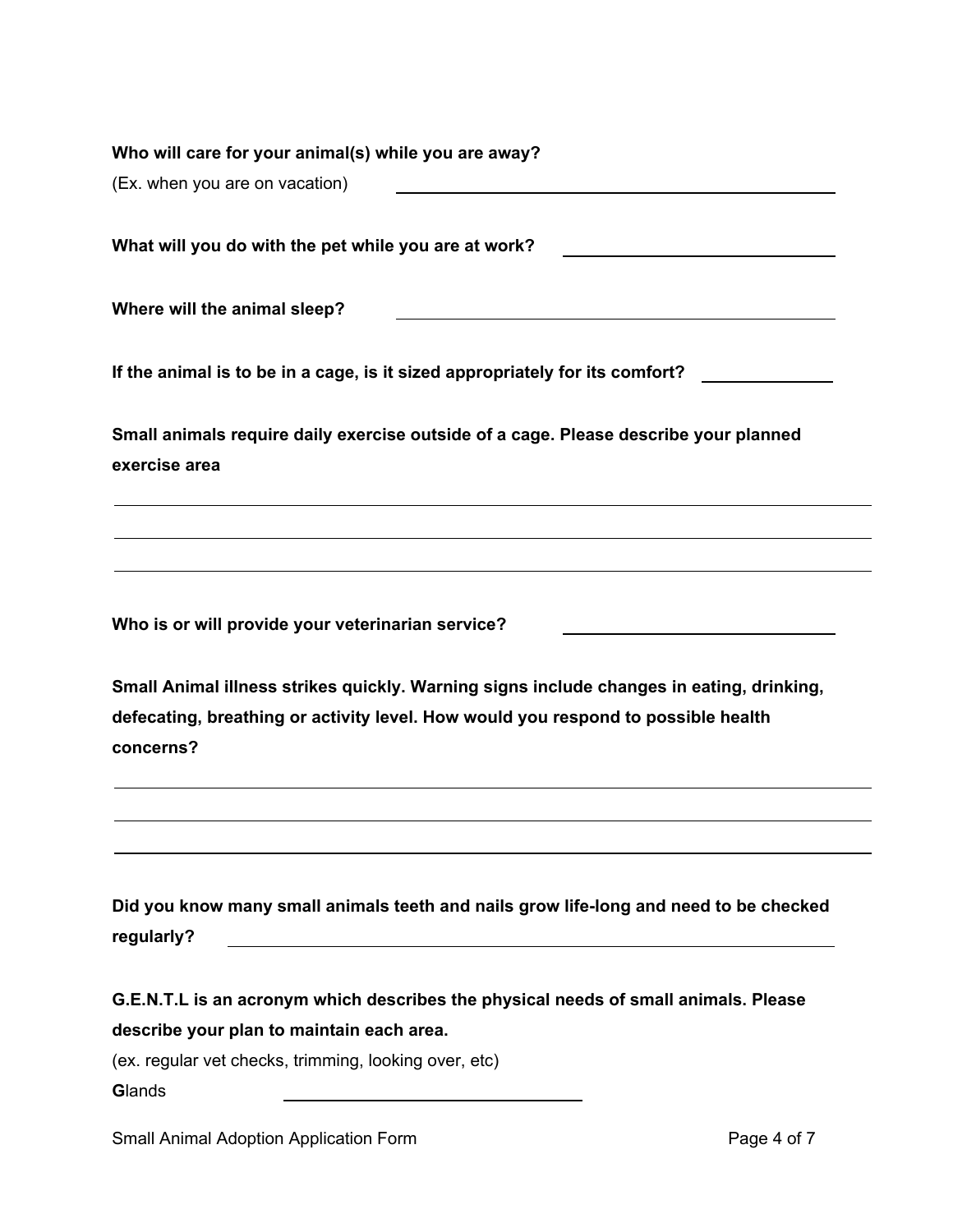| <b>Ears</b>                                      |                                                                                       |  |  |  |  |  |  |
|--------------------------------------------------|---------------------------------------------------------------------------------------|--|--|--|--|--|--|
| <b>Nails</b>                                     |                                                                                       |  |  |  |  |  |  |
| <b>Teeth</b>                                     |                                                                                       |  |  |  |  |  |  |
| Look once over                                   |                                                                                       |  |  |  |  |  |  |
| Have you researched small animal pet food needs? |                                                                                       |  |  |  |  |  |  |
| What foods should you avoid?                     |                                                                                       |  |  |  |  |  |  |
|                                                  | Small Animals require a variety of foods to meet their dietary needs. Please list the |  |  |  |  |  |  |
|                                                  | types/brands of food you will use to meet the needs of your new small animal(s).      |  |  |  |  |  |  |
|                                                  | Rabbits, Guinea Pigs, Chinchillas: Hay, Pellets, Veggies.                             |  |  |  |  |  |  |
| Birds: Seed, Veggies/Fruit.                      |                                                                                       |  |  |  |  |  |  |
| Mice, Hamsters,                                  |                                                                                       |  |  |  |  |  |  |
| Gerbils: Food, Veggies/Fruit.                    |                                                                                       |  |  |  |  |  |  |
|                                                  |                                                                                       |  |  |  |  |  |  |
|                                                  |                                                                                       |  |  |  |  |  |  |
| neutered                                         | Please list your current pets, including breed, gender, age and if they are spayed or |  |  |  |  |  |  |
|                                                  |                                                                                       |  |  |  |  |  |  |
|                                                  |                                                                                       |  |  |  |  |  |  |
|                                                  |                                                                                       |  |  |  |  |  |  |

## **For pets previously owned, but no longer with you, please explain and provide the**

**reason** (Ex. passed of old age, accidental death, re-homed privately, took to shelter, euthanized, etc.)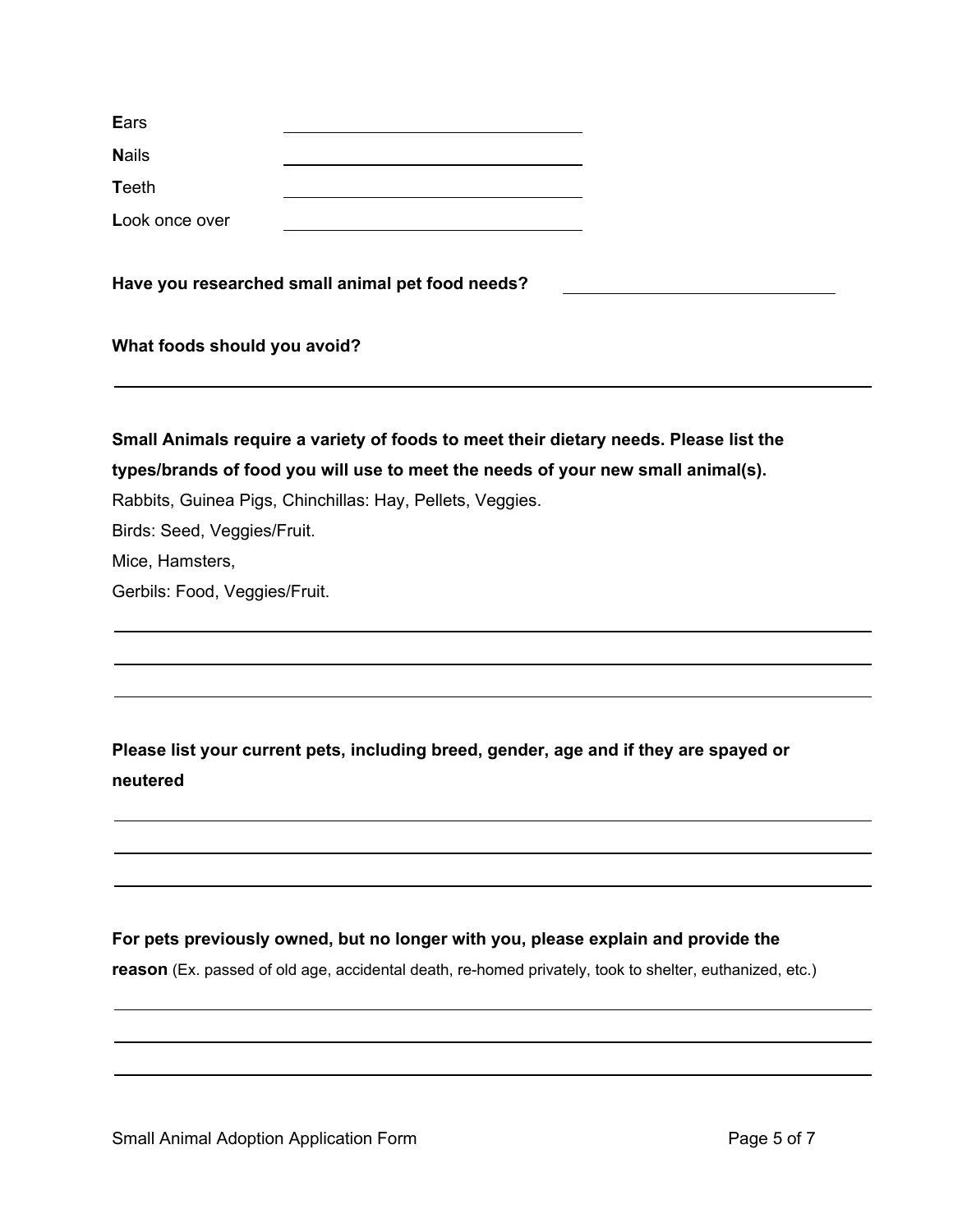| Do you understand that changing an animal's environment may cause the animal to have |
|--------------------------------------------------------------------------------------|
| accidents or chew, etc. especially during the early days of adoption?                |

| Yes<br><b>INo</b>                                   |                                                                                          |
|-----------------------------------------------------|------------------------------------------------------------------------------------------|
|                                                     | If a behavioural problem arises, what steps would you take to remedy that situation?     |
|                                                     |                                                                                          |
|                                                     | Do you understand and accept that animals can cause damage to your carpets, furniture,   |
| vehicles and belongings?                            | ⊺No<br><b>Yes</b>                                                                        |
|                                                     | Describe how you might respond to the accidents your animal may have                     |
| (Ex. chewing, scratching, ripping, etc.)            |                                                                                          |
|                                                     |                                                                                          |
|                                                     |                                                                                          |
|                                                     |                                                                                          |
| ⊺No<br>Yes                                          | Are you willing to make a commitment to this animal for the rest of his/her life?        |
|                                                     |                                                                                          |
|                                                     | Under what circumstances would you get rid of an animal and what rehoming method         |
| would you use?                                      |                                                                                          |
|                                                     |                                                                                          |
|                                                     | If an animal must be re-homed for any reason, IWARS reserves the right to accept the     |
|                                                     | animal back or can offer options to help. Are you aware that if you need to re-home your |
| small animal, you can contact IWARS for assistance? |                                                                                          |
| Yes<br>$\overline{\textsf{No}}$                     |                                                                                          |